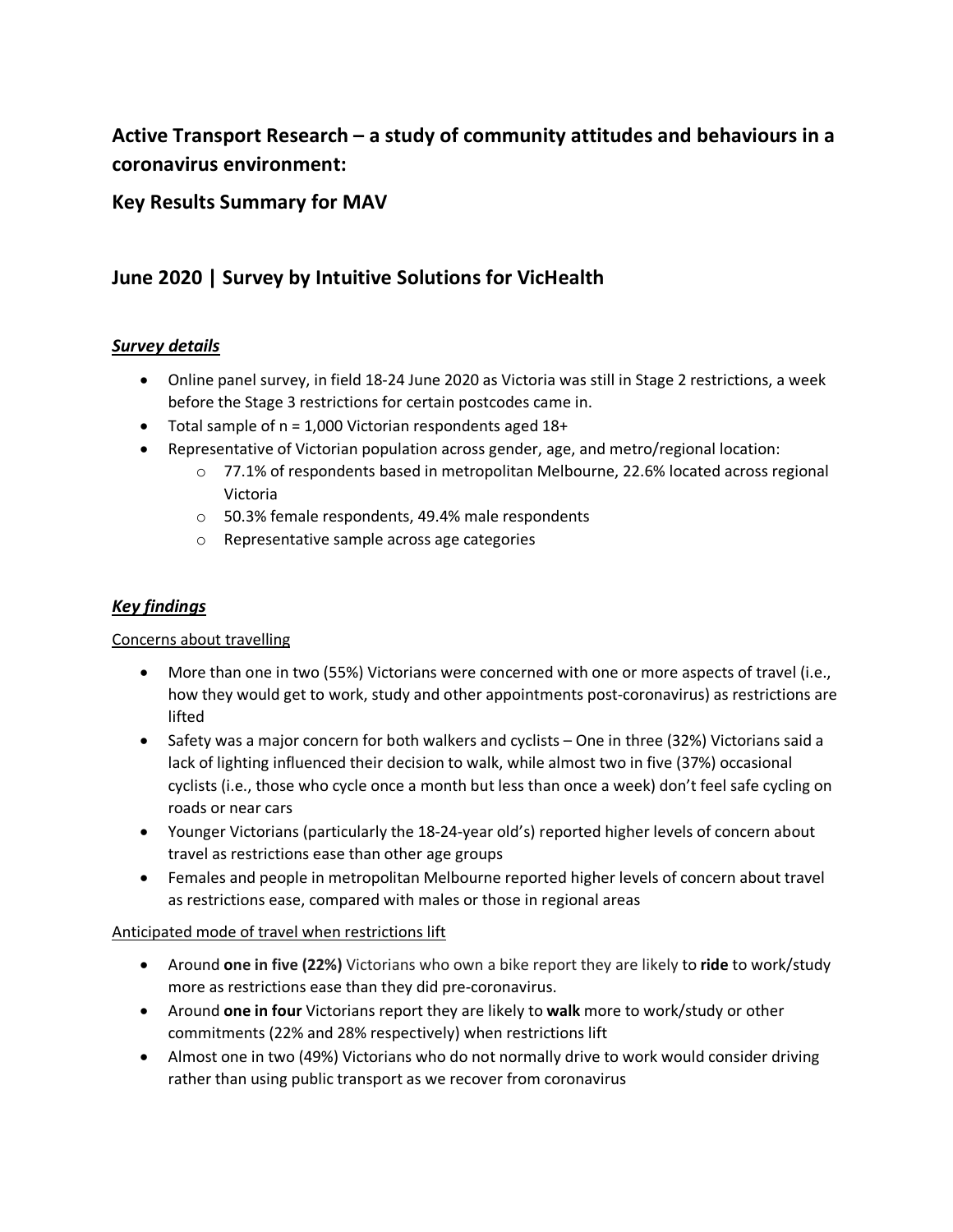### Public support for changes that support more walking and cycling

- More than two in three (68%) would support Government (state and local) changes to enable people to **walk** more often for transport e.g., introduce footpaths, more lighting on walkways, more pedestrian crossings etc.
- More than one in two (55%) would support Government changes to enable people to **ride** more often for transport e. g., introduce wider bike lanes or separated bike lanes, more lighting on bike paths, more park and ride options etc.

### *Public transport*

- One in two respondents (50%) were concerned about using public transport as restrictions are lifted
- **Key concerns included:**
	- $\circ$  22% of respondents were concerned about overcrowding / people too close to each other
	- o 18% Lack of physical distancing / hard to keep social distancing
	- o 16% Poor behaviour of others / complacency
	- o 12% Cleaning/cleanliness (lack of, poor processes etc).
- Three in four (76%) Victorians who don't usually drive to work/study said they would limit or change their use of public transport due to coronavirus:
	- o 37% will avoid public transport for the time being
	- o 20% will use it when it's less busy
	- o 19% will use it on fewer days.
- Meanwhile, almost three in four (74%) people who don't usually drive to their personal/family commitments will limit or change their use of public transport:
	- o 33% will avoid public transport for the time being
	- o 23% will use it when its less busy
	- o 18% will use it on fewer days.

### *People driving to work/study or personal/family commitments*

- Around one in two Victorians who don't normally drive would 'definitely drive' or 'consider driving' rather than use public transport as restrictions ease
	- o 49% of those going to work/study
	- o 52% of those going to personal/family commitments
- Nearly all Victorians who normally drive would 'definitely drive' or 'consider driving' when restrictions ease
	- o 96% of those going to work/study
	- o 94% of those going to personal/family commitments